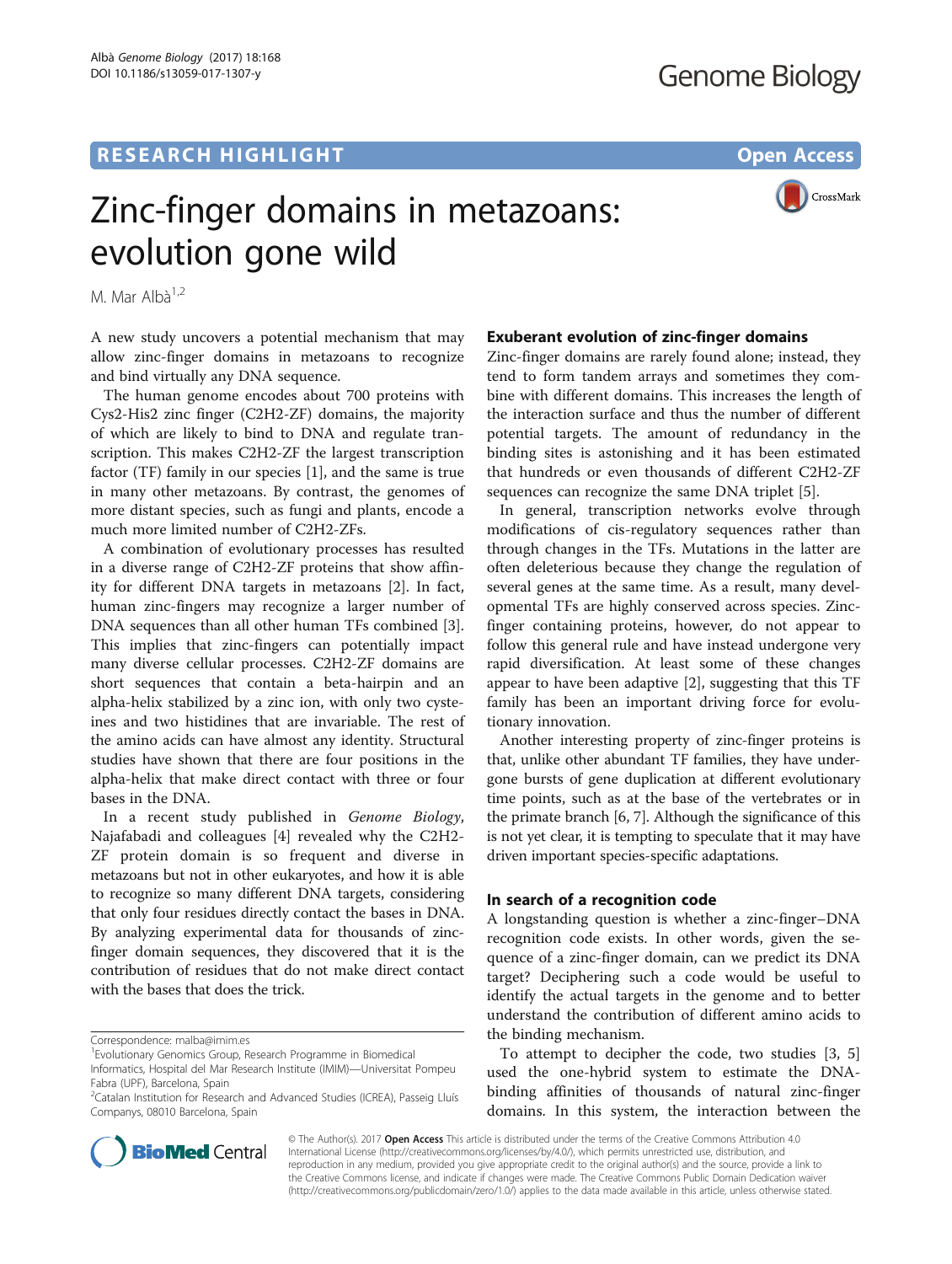<span id="page-1-0"></span>protein and the DNA sequence results in the expression of a reporter gene whose activity can be easily measured [[8\]](#page-2-0). Persikov et al. [\[5](#page-2-0)] observed that not only could different zinc-finger sequences bind to the same DNA triplet, but the same zinc-finger could also recognize several different DNA targets. They also observed a negative relationship between the number of interactions and the strength of the binding, suggesting a trade-off between affinity and specificity. Najafabadi and colleagues [[3\]](#page-2-0) used information on the residues directly contacting the DNA bases to expand the zinc-finger–DNA recognition code. They observed that non-base-contacting amino acids also influenced the binding but the mechanism remained elusive. It was not until the study published in Genome Biology [\[4](#page-2-0)] that these data could be integrated into a more general model.

# The role of non-base-contacting residues in DNA binding

How does the relative abundance of the C2H2-ZF domain in metazoans compared to other eukaryotes affect the diversity of DNA targets? Najafabadi et al. [\[4](#page-2-0)] describe a novel approach to addressing this question by plotting the affinities of the domains present in 238 eukaryotes against all possible DNA triplets, using available one-hybrid data [[5\]](#page-2-0). The species analyzed included both non-metazoans (mostly fungi and plants) and metazoans. By representing the data in this way, they could clearly see that, in contrast to metazoan zinc-fingers, non-metazoan zinc-fingers could only recognize a very limited subset of DNA motifs.

The researchers discovered that there were other fundamental differences between the two groups of organisms. The recognition code in non-metazoans was mostly determined by the base-contacting residues, with little influence from other amino acids in the sequence. However, in metazoans, both base-contacting and nonbase-contacting residues were required for binding.

To unravel the complexity of zinc-fingers in metazoans, Najafabadi et al. [\[4](#page-2-0)] developed two separate models, one for each type of residue. The researchers used random forests, a machine-learning approach designed from a set of validated positive and negative cases. They observed that the non-base-contacting residues could discriminate between binding sites when the base-contacting residues were identical. By using molecular modeling of zinc-finger-DNA structures, they showed that these residues could contribute to the binding by forming hydrogen bonds with the DNA phosphate backbone. This is predicted to provide the necessary stability to the complex when the direct interactions with the bases are weak.

Najafabadi et al. [\[4](#page-2-0)] also analyzed the differences in DNA target binding between extant C2H2-ZFs and their

inferred ancestral sequences. They concluded that the evolution of zinc-fingers was analogous to a kaleidoscope, with slight modifications of the amino acid sequence leading to dramatic changes in the preferred DNA targets, and with the combinations of motifs and targets appearing virtually unrestricted.

### Concluding remarks

The metazoan zinc-finger domain provides a fascinating example of exhaustive exploration of the sequence space, with only four residues being completely conserved and the rest being highly variable. As shown in the study by Najafabadi and co-workers [\[4\]](#page-2-0), the binding to DNA depends both on residues that make direct contact with the bases in the DNA and on other residues that contact the phosphate backbone. As a consequence, the complete range of possible DNA triplets can potentially be recognized by C2H2-ZFs. In fact, the diversity of the contacts made by these domains is so high that several solutions exist in nature to bind to every DNA triplet.

The large-scale studies performed to date have focused on single domains; therefore, much remains to be learnt about the combinatorial effects of several C2H2-ZFs. New experiments will be required to validate the model and to understand how proteins with multiple domains behave. Another open question is why the fast evolution of zinc-fingers is not harmful, considering the potential of these domains to impact gene expression. Many C2H2-ZF proteins contain other types of domains, such as the Krüppel-associated box (KRAB), which represses the expression of endogenous retroviral elements. This may impose limits to the functionality of C2H2-ZFs, effectively taming their power.

#### Abbreviations

C2H2-ZF: Cys2-His2 zinc finger; TF: Transcription factor

#### Author contributions

Acknowledgements

MMA wrote and edited the manuscript and approved the final version.

#### The author thanks William Blevins for valuable comments on the manuscript.

#### Funding

We acknowledge funding from the Ministerio de Economía e Innovación (Spanish Government) co-funded by FEDER (BFU2015-65235-P), and from the Agència de Gestió d'Ajuts Universitaris i de Recerca Generalitat de Catalunya (AGAUR) (2014SGR1121).

#### Competing interests

The author declares that she has no competing interests.

Published online: 06 September 2017

#### References

- 1. Tupler R, Perini G, Green MR. Expressing the human genome. Nature. 2001; 409:832–3.
- 2. Emerson RO, Thomas JH. Adaptive evolution in zinc finger transcription factors. PLoS Genet. 2009;5, e1000325.